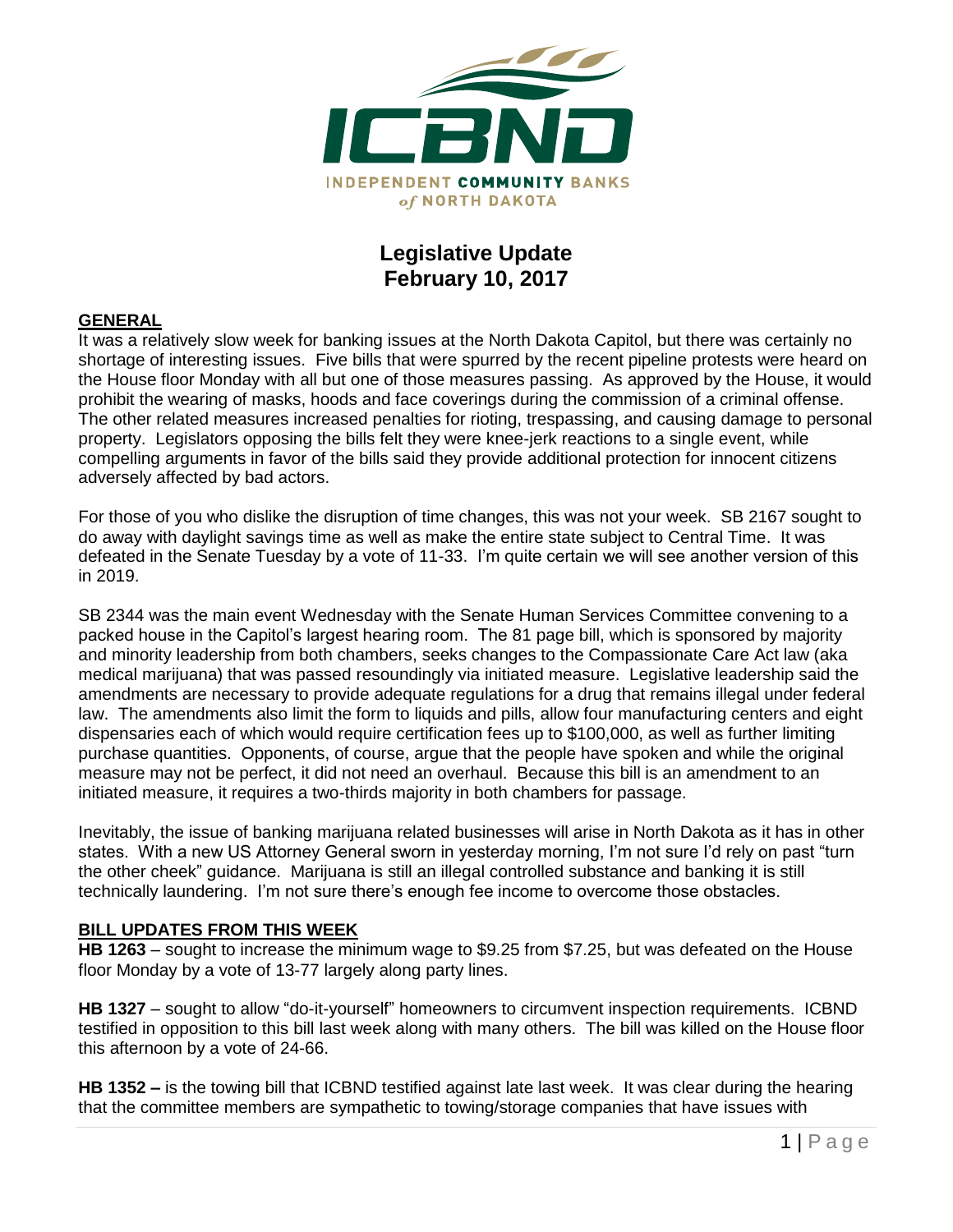abandoned vehicles piling up in storage yards, including pipeline protestor vehicles. Interested parties have been working on amendments that would address appropriate notification standards to lienholders and prescribe maximum daily storage fees. While not perfect, these amendments should at least mitigate our more significant concerns.

**HB 1382 –** originally introduced by Representative Rick Becker sought to establish an education savings account program through the state treasurer's office. The bill experienced significant resistance and was amended to provide for a legislative management study of the feasibility and desirability of developing a school choice program. The amended bill received a 9-3 "do pass" recommendation out of the House Education Committee.

**SB 2266** – was amended to an interim study of possibly merging the state securities agency and the department of financial institutions. The amended bill passed 43-2 on the Senate floor.

**SB 2276** – was not on our tracking list as it was a benign bill relating to judgments imposing fines or assessing costs. Last minute amendments were made that would prohibit entities from pledging, as collateral, those funds which were donated for a special purpose. The problem exists with how a lender would know if collateral was donated for a special purpose. The amendments apparently emanate from some of the issues with the DSU Foundation. While the bill snuck through the Senate 45-0, ICBND and other financial trade associations will likely be opposing in the House.

**SB 2340** – was the ND Land Title Association's bill to implement a \$55 flat fee for residential mortgages stamped as such. Due to a lack of consensus, ICBND was neutral on this bill. Since its hearing last Friday, amended language has been discussed by folks from the land title, county recorders and oil groups. While amendments have not yet been drafted, I've been told they will seek a flat rate of \$15 for documents from 1-4 pages and \$60 for documents that are between 5 and 25 pages. Other amendments are being considered that more directly affect oil industry filings.

| 02/13/2017<br>09:00 | SB 2234 | Relating to the establishment of an essential service worker home ownership<br>incentive program and essential service worker home ownership incentive<br>fund; to amend and reenact subsection 3 of section 54-17-40 of the North<br>Dakota Century Code, relating to the housing incentive fund; to provide an<br>appropriation and transfer; and to provide a continuing appropriation. | Senate<br>Approps |
|---------------------|---------|--------------------------------------------------------------------------------------------------------------------------------------------------------------------------------------------------------------------------------------------------------------------------------------------------------------------------------------------------------------------------------------------|-------------------|
| 02/14/2017<br>09:00 | SB 2100 | Relating to definitions under the North Dakota money transmitter Act.                                                                                                                                                                                                                                                                                                                      | House<br>IBL      |

### **BILL HEARINGS NEXT WEEK**

Legislator contact information can be found at<http://www.legis.nd.gov/contact-my-legislators> and you can check on any legislative activities through the Legislative Council's web page at [www.legis.nd.gov.](http://www.legis.nd.gov/)

Thank you for your participation in the legislative process. Please call, email or text me with any questions or concerns. If you'd like to be taken off this distribution list or if there are others in your organization that should be on the distribution list for the legislative updates, please let me know or contact the office at [info@icbnd.com](mailto:info@icbnd.com) or 701.258.7121.

Sincerely,

Bany D. Haugen

*Barry D. Haugen [barryh@icbnd.com](mailto:barryh@icbnd.com) office: 701.258.7121 cell: 701.955.4308*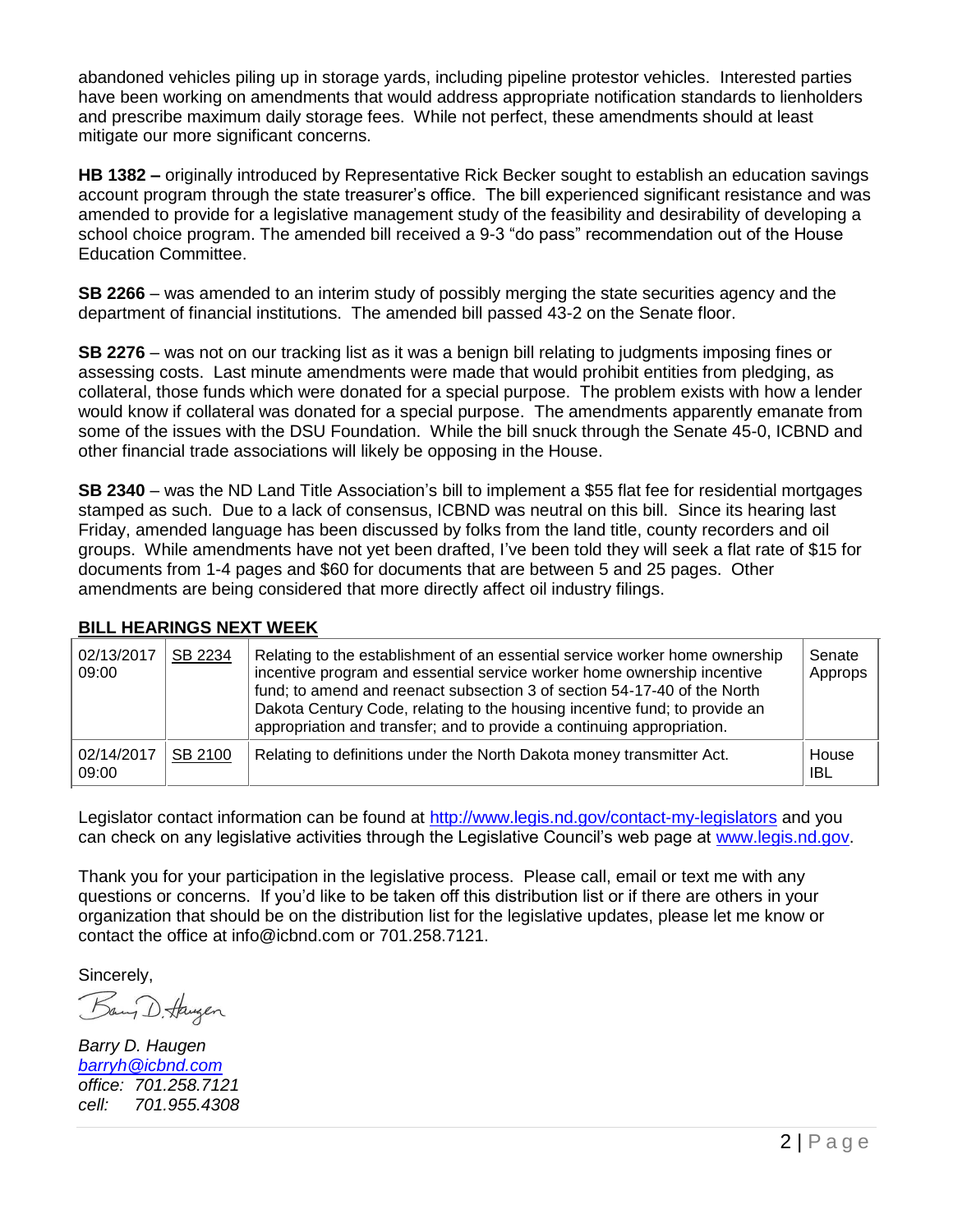

# **ICBND PRIORITY LIST AND BILL STATUS DETAIL**

| <b>Bill</b>    | <b>Status</b>                                                                                                                                            | <b>Title</b>                                                                                                                                                                                                                                                                                                                                                                                                                                                                                                                                                                                            |
|----------------|----------------------------------------------------------------------------------------------------------------------------------------------------------|---------------------------------------------------------------------------------------------------------------------------------------------------------------------------------------------------------------------------------------------------------------------------------------------------------------------------------------------------------------------------------------------------------------------------------------------------------------------------------------------------------------------------------------------------------------------------------------------------------|
| HB 1126        | House: INTRODUCED<br>02/08 H Amendment adopted<br>02/08 H Rereferred to Appropriations                                                                   | Relating to public warehouse and grain buyer<br>licensing and insolvencies of public warehouses and<br>grain buyers; and to repeal sections 60-02-39 and<br>60-02.1-25, of the North Dakota Century Code,<br>relating to warehouse closures.                                                                                                                                                                                                                                                                                                                                                            |
| HB 1162        | <b>House: PASSED</b><br>01/27 H Amendment adopted, placed on calendar<br>01/31 H Second reading, passed, yeas 83 nays 8                                  | Relating to competition between the government<br>and private industry and to require a report to the<br>legislative management.                                                                                                                                                                                                                                                                                                                                                                                                                                                                        |
| HB 1164        | <b>House: DEFEATED</b><br>01/16 H Reported back, do not pass, placed on<br>calendar 11 2 1<br>01/19 H Second reading, failed to pass, yeas 14<br>nays 76 | Relating to a corporate income tax credit for<br>reimbursement of employee child care expenditures;<br>and to provide an effective date.                                                                                                                                                                                                                                                                                                                                                                                                                                                                |
| HB 1169        | House: INTRODUCED<br>01/06 H Introduced, first reading, referred Energy<br>and Natural Resources Committee<br>01/26 H Committee Hearing - 09:00 AM       | Relating to the possession of firearms and licensing<br>of individuals to carry firearms; and to repeal<br>sections 62.1-02-10 and 62.1-02-10.1 of the North<br>Dakota Century Code, relating to the possession of<br>firearms and licensing of individuals to carry<br>firearms.                                                                                                                                                                                                                                                                                                                       |
| <b>HB 1177</b> | <b>House: DEFEATED</b><br>01/19 H Amendment adopted, placed on calendar<br>01/23 H Second reading, failed to pass, yeas 9<br>nays 81                     | Relating to the collection of property by affidavit and<br>the effect of the affidavit.                                                                                                                                                                                                                                                                                                                                                                                                                                                                                                                 |
| HB 1219        | House: INTRODUCED<br>02/06 H Reported back amended, do pass,<br>amendment placed on calendar 11 0 3<br>02/07 H Amendment adopted, placed on calendar     | Relating to the process for converting manufactured<br>housing to real property.                                                                                                                                                                                                                                                                                                                                                                                                                                                                                                                        |
| HB 1223        | <b>House: DEFEATED</b><br>01/27 H Amendment adopted, placed on calendar<br>01/31 H Second reading, failed to pass, yeas 19<br>nays 72                    | Relating to allowing employers to purchase private<br>insurance for worker's compensation coverage.                                                                                                                                                                                                                                                                                                                                                                                                                                                                                                     |
| <b>HB 1228</b> | House: INTRODUCED<br>01/18 H Committee Hearing - 10:25 AM<br>01/23 H Committee Hearing - 09:00 AM                                                        | Relating to actions to contest the validity of a trust,<br>trust decanting, and directed trustees; to amend and<br>reenact sections 47-02-27.4, 59-04.2-03, and 59-16-<br>13 of the North Dakota Century Code, relating to<br>exclusions from the rule against perpetuities and a<br>trustee's duty to inform; to repeal sections 59-14-01,<br>59-14-04, and 59-16-08 of the North Dakota Century<br>Code, relating to the capacity of a settlor of a<br>revocable trust, actions contesting the validity of a<br>trust, and powers to direct a trustee; and to provide<br>for retroactive application. |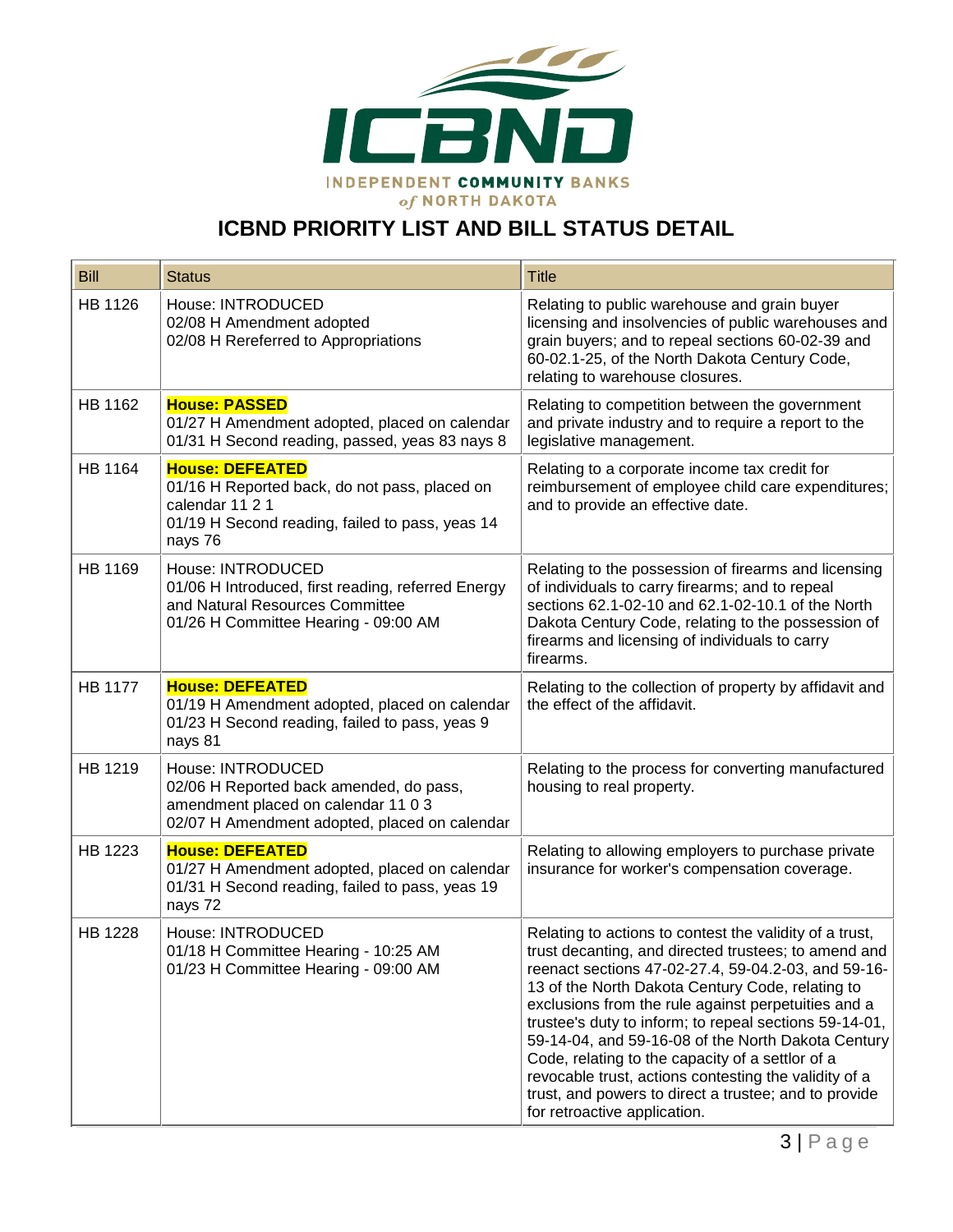| HB 1263        | <b>House: DEFEATED</b><br>01/31 H Reported back, do not pass, placed on<br>calendar 12 2 0<br>02/06 H Second reading, failed to pass, yeas 13<br>nays 77                              | Relating to the state's minimum wage.                                                                                                                                                                                                                                    |
|----------------|---------------------------------------------------------------------------------------------------------------------------------------------------------------------------------------|--------------------------------------------------------------------------------------------------------------------------------------------------------------------------------------------------------------------------------------------------------------------------|
| <b>HB 1297</b> | <b>House: WITHDRAWN</b><br>01/20 H Request return from committee<br>01/20 H Withdrawn from further consideration                                                                      | Relating to creation of the affordable housing<br>revolving loan fund; to provide a continuing<br>appropriation; and to provide for a transfer.                                                                                                                          |
| HB 1303        | <b>House: PASSED</b><br>Senate: INTRODUCED<br>02/01 S Received from House<br>02/02 S Introduced, first reading, (emergency),<br>referred Government and Veterans Affairs<br>Committee | A BILL for an Act to prohibit state agencies from<br>filling vacant employee positions; to provide for a<br>report; and to declare an emergency.                                                                                                                         |
| HB 1327        | <b>House: FAILED</b><br>02/02 H Committee Hearing - 08:00 AM<br>02/03 H Reported back, do not pass, placed on<br>calendar 13 1 0, failed to pass, yeas 24 nays 66                     | Relating to exceptions from inspections for home<br>repairs performed by a homeowner.                                                                                                                                                                                    |
| HB 1352        | House: INTRODUCED<br>01/16 H Introduced, first reading, referred<br><b>Transportation Committee</b><br>02/02 H Committee Hearing - 02:30 PM                                           | Relating to custody and disposition of abandoned<br>motor vehicles.                                                                                                                                                                                                      |
| HB 1382        | House: INTRODUCED<br>02/07 H Reported back amended, do pass,<br>amendment placed on calendar 9 3 2<br>02/08 H Amendment adopted, placed on calendar                                   | Relating to the establishment of an education<br>savings account program.                                                                                                                                                                                                |
| SB 2008        | Senate: INTRODUCED<br>01/03 S Introduced, first reading, referred<br><b>Appropriations Committee</b><br>01/05 S Committee Hearing - 03:00 PM                                          | A BILL for an Act to provide an appropriation for<br>defraying the expenses of the department of<br>financial institutions.                                                                                                                                              |
| SB 2014        | Senate: INTRODUCED<br>01/19 S Committee Hearing - 08:30 AM<br>01/19 S Committee Hearing - 01:30 PM                                                                                    | A BILL for an Act to provide an appropriation for<br>defraying the expenses of the industrial commission<br>and the agencies under the management of the<br>industrial commission; to provide for transfers; and<br>to provide a statement of legislative intent.        |
| SB 2068        | <b>Senate: DEFEATED</b><br>01/26 S Reported back, do not pass, placed on<br>consent calendar 14 0 0<br>01/27 S Second reading, failed to pass, yeas 0<br>nays 45                      | A BILL for an Act to provide an appropriation for<br>defraying the expenses of the department of<br>financial institutions.                                                                                                                                              |
| SB 2074        | <b>Senate: DEFEATED</b><br>01/26 S Reported back, do not pass, placed on<br>consent calendar 14 0 0<br>01/27 S Second reading, failed to pass, yeas 0<br>nays 45                      | Relating to the infrastructure revolving loan fund, the<br>housing incentive fund, the transfer of North Dakota<br>mill and elevator profits to the general fund, and the<br>coal development trust fund; to provide legislative<br>intent; and to provide an exemption. |
| SB 2100        | <b>Senate: PASSED</b><br>House: INTRODUCED<br>02/09 H Introduced, first reading, referred Industry,<br><b>Business and Labor Committee</b><br>02/14 H Committee Hearing - 09:00 AM    | Relating to definitions under the North Dakota<br>money transmitter Act.                                                                                                                                                                                                 |
| SB 2130        | <b>Senate: DEFEATED</b><br>01/27 S Amendment adopted, placed on calendar                                                                                                              | Relating to defaulted student loan collection; to<br>amend and reenact sections 15-62.1-04, 15-62.1-                                                                                                                                                                     |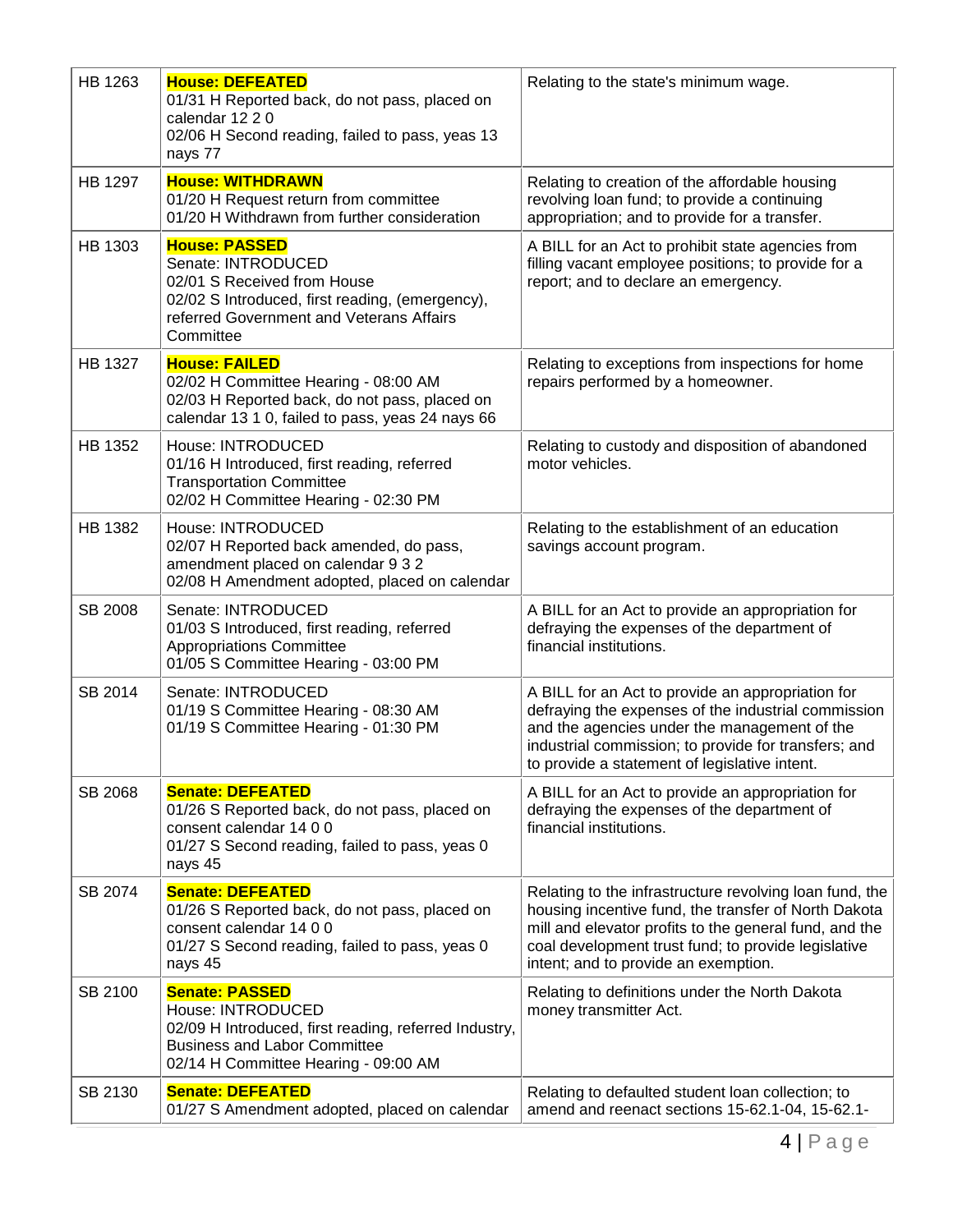|         | 01/30 S Second reading, failed to pass, yeas 8<br>nays 37                                                                                               | 06, 15-62.1-07, and 15-62.1-10 of the North Dakota<br>Century Code, relating to defaulted student loan<br>collection; and to provide for a retroactive<br>application.                                                                                                                                                                                                                              |
|---------|---------------------------------------------------------------------------------------------------------------------------------------------------------|-----------------------------------------------------------------------------------------------------------------------------------------------------------------------------------------------------------------------------------------------------------------------------------------------------------------------------------------------------------------------------------------------------|
| SB 2159 | <b>Senate: PASSED</b><br>01/18 S Amendment adopted, placed on calendar<br>01/18 S Second reading, passed, yeas 45 nays 0                                | Relating to management of a limited liability<br>company; and to provide for retroactive application.                                                                                                                                                                                                                                                                                               |
| SB 2160 | <b>Senate: PASSED</b><br>01/27 S Amendment adopted, placed on calendar<br>01/30 S Second reading, passed, yeas 45 nays 0                                | Relating to the duties of a recorder and providing<br>notice of foreclosure of tax liens; and to provide an<br>effective date.                                                                                                                                                                                                                                                                      |
| SB 2167 | <b>Senate: DEFEATED</b><br>02/03 S Reported back, do not pass, placed on<br>calendar 600<br>02/07 S Second reading, failed to pass, yeas 11<br>nays 33  | Relating to the adoption of central standard time;<br>and to repeal section 40-01-20 of the North Dakota<br>Century Code, relating to daylight saving time.                                                                                                                                                                                                                                         |
| SB 2192 | Senate: INTRODUCED<br>01/19 S Rereferred to Appropriations<br>01/27 S Committee Hearing - 08:30 AM                                                      | Relating to the housing incentive fund tax credit; to<br>amend and reenact sections 54-17-40 and 54-17-41<br>of the North Dakota Century Code, relating to the<br>housing incentive fund and housing finance agency<br>report; to provide a transfer; and to provide an<br>appropriation.                                                                                                           |
| SB 2212 | <b>Senate: PASSED</b><br>01/31 S Amendment adopted, placed on calendar<br>02/01 S Second reading, passed, yeas 46 nays 0                                | Relating to residency requirements of bank<br>directors.                                                                                                                                                                                                                                                                                                                                            |
| SB 2234 | Senate: INTRODUCED<br>02/03 S Rereferred to Appropriations<br>02/13 S Committee Hearing - 09:00 AM                                                      | Relating to the establishment of an essential service<br>worker home ownership incentive program and<br>essential service worker home ownership incentive<br>fund; to amend and reenact subsection 3 of section<br>54-17-40 of the North Dakota Century Code, relating<br>to the housing incentive fund; to provide an<br>appropriation and transfer; and to provide a<br>continuing appropriation. |
| SB 2260 | <b>Senate: DEFEATED</b><br>01/25 S Reported back, do not pass, placed on<br>calendar 6 0 1<br>01/26 S Second reading, failed to pass, yeas 0<br>nays 46 | Relating to exemptions from money broker<br>regulation.                                                                                                                                                                                                                                                                                                                                             |
| SB 2266 | <b>Senate: PASSED</b><br>02/03 S Amendment adopted, placed on calendar<br>02/03 S Second reading, passed, yeas 43 nays 2                                | Relating to the insurance commissioner taking over<br>the duties of the department of securities and the<br>securities commissioner; to provide for correction of<br>statutory references; and to provide appropriation<br>transfers.                                                                                                                                                               |
| SB 2276 | <b>Senate: PASSED</b><br>02/02 S Amendment adopted, placed on calendar<br>02/03 S Second reading, passed, yeas 45 nays 0                                | Relating to the prohibition of the diversion of<br>restricted assets, the priority of those assets in a<br>dissolution, and judgments imposing fines or<br>assessing costs.                                                                                                                                                                                                                         |
| SB 2296 | <b>Senate: PASSED</b><br>02/02 S Reported back, do pass, place on<br>calendar 600<br>02/03 S Second reading, passed, yeas 45 nays 0                     | Relating to pledge of security in place of depository<br>bond; and to repeal section 21-04-11 of the North<br>Dakota Century Code, relating to records of<br>securities.                                                                                                                                                                                                                            |
| SB 2305 | <b>Senate: DEFEATED</b><br>02/06 S Reported back, do not pass, placed on                                                                                | Relating to a corporate income tax credit for<br>reimbursement of employee child care expenditures;                                                                                                                                                                                                                                                                                                 |